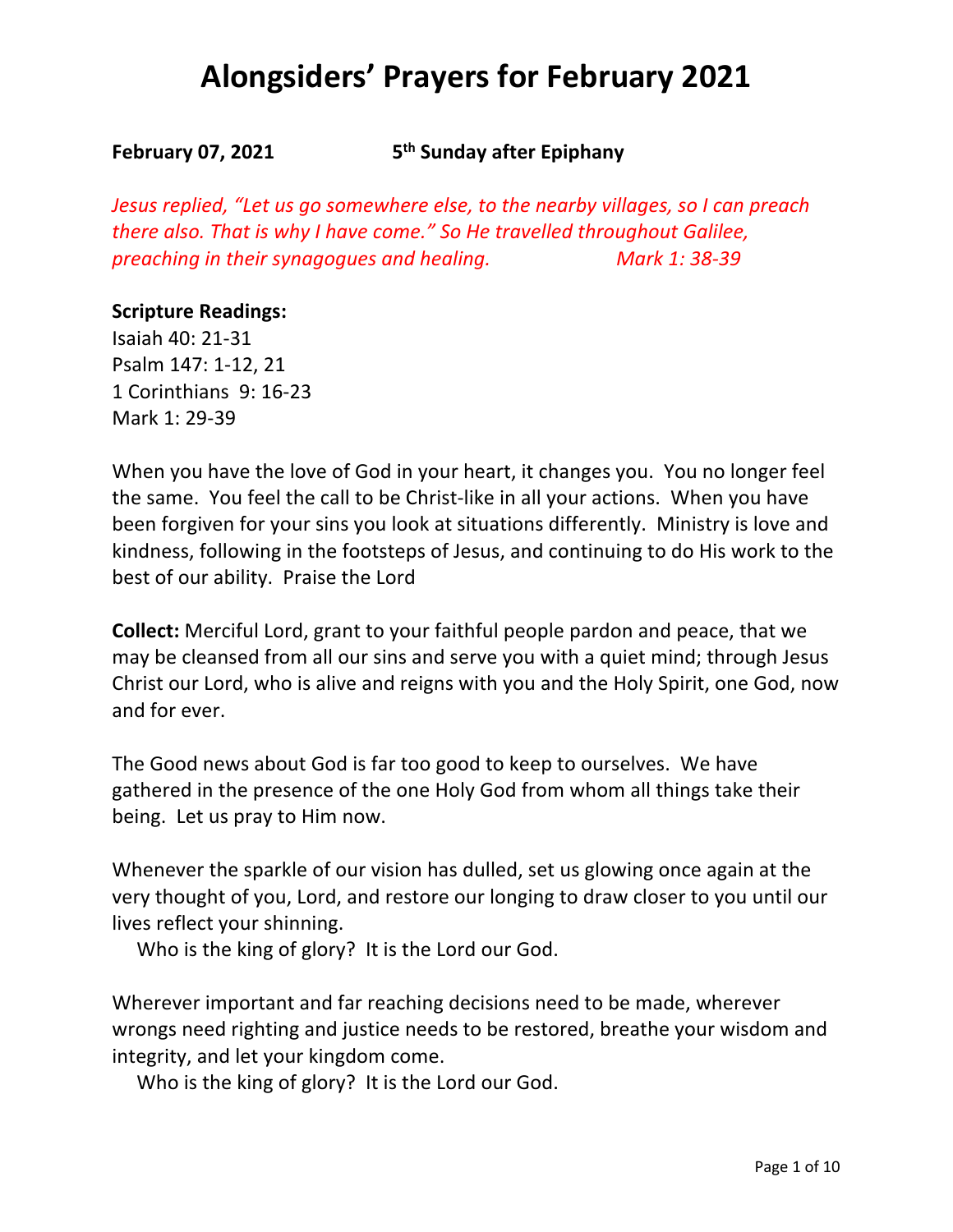Wherever ongoing family conflicts need resolving, wherever communication has broken down, develop our capacity for unconditional loving and appreciation of every 'other' as another child of your creation.

Who is the king of glory? It is the Lord our God.

Wherever there is pain and suffering, whether physical, emotional, mental or spiritual, we pray for your fulsome healing, and commit ourselves to be available and ready to help.

Who is the king of glory? It is the Lord our God.

As we call to mind those who have recently died and those who will die today, we pray for each of them, that in their dying they may find the greatest healing of all as they come into your Holy presence forever.

Who is the king of glory? It is the Lord our God.

As we marvel afresh today at your majesty and humility, we thank you for the privilege of knowing you. Merciful Father, accept these prayers for the sake of your Son, our Saviour Jesus Christ.

**The Lord's Prayer**

**The Grace**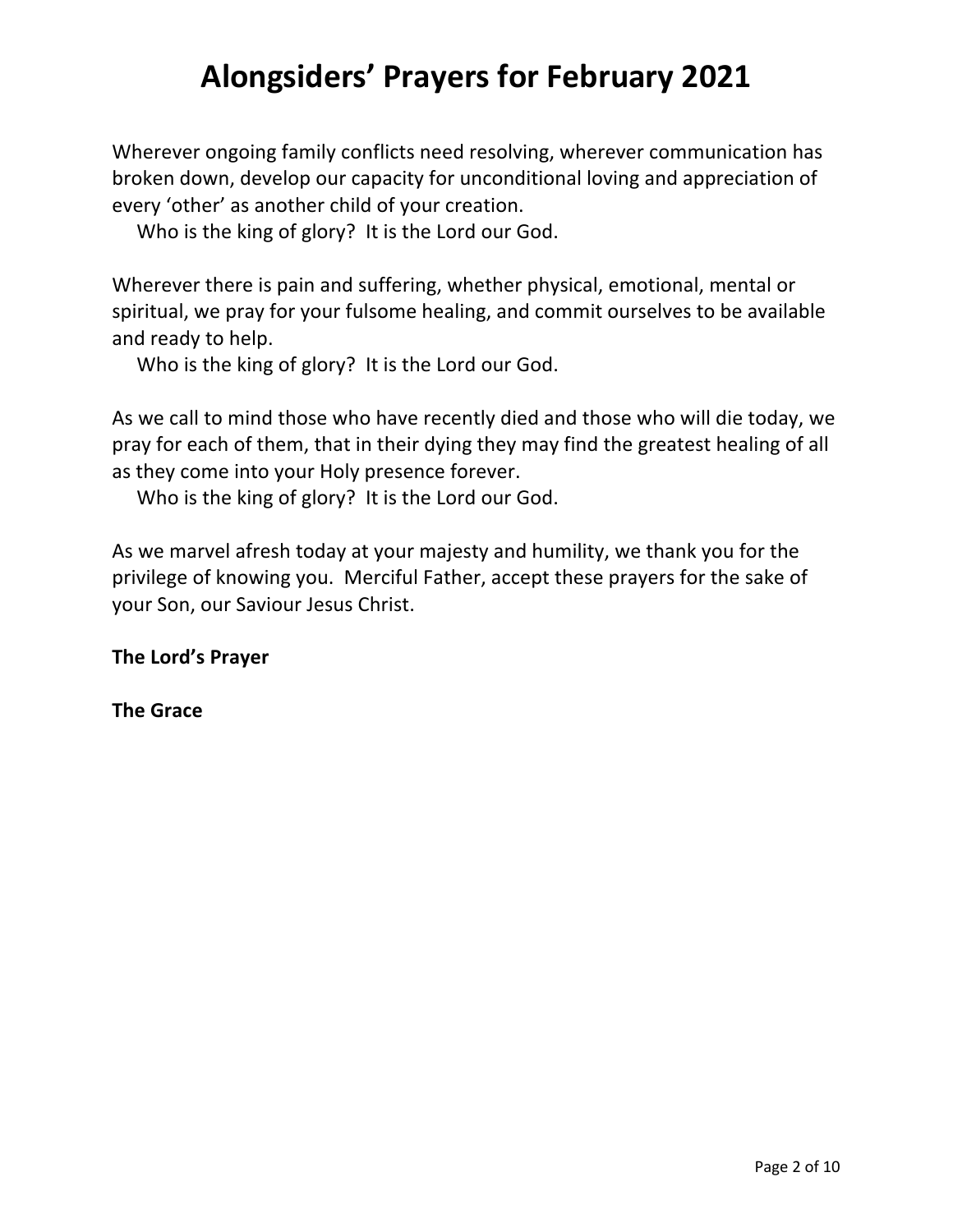**February 14, 2021 Transfiguration Sunday**

*Then a cloud appeared and enveloped them, and a voice came from the cloud: "This is my Son, whom I love. Listen to Him."*

### **Scripture Readings:**

2 Kings 2: 1-12 Psalm 50: 1-6 2 Corinthians 4: 3-6 Mark 9: 2-9

This is our last Sunday before Lent, and we are in awe of God's great majesty and glory. He speaks and we listen and obey. He shines forth from the rising of the sun to its setting. God has given us the light of His love of His beloved Son. We are His instruments of light, love and peace in the world. Let us show forth in our actions today and every day, His love with which we are gifted.

**Collect:** Almighty God, on the holy mount you revealed to chosen witnesses your well-beloved Son, wonderfully transfigured: mercifully deliver us from the darkness of this world, and change us into His likeness from glory to glory; through Jesus Christ our Lord who lives and reigns with you and the Holy Spirit, one God, now and for ever.

God's glory shows. Let us pray to the God of Glory, revealed to us in His Son, Jesus. Father, lengthen and deepen our attention span as we, your people, listen to your beloved Son, so that we do not fail to hear His will for us or share His longing for the world to be saved.

Let us worship the Lord in the beauty of holiness.

Father, with such humility, you entered the world to save it through love's giving; increase our desire to enter into one another's suffering and hardship, to share the world's resources fairly with one another, and recognize all humanity as brothers and sisters.

Let us worship the Lord in the beauty of holiness.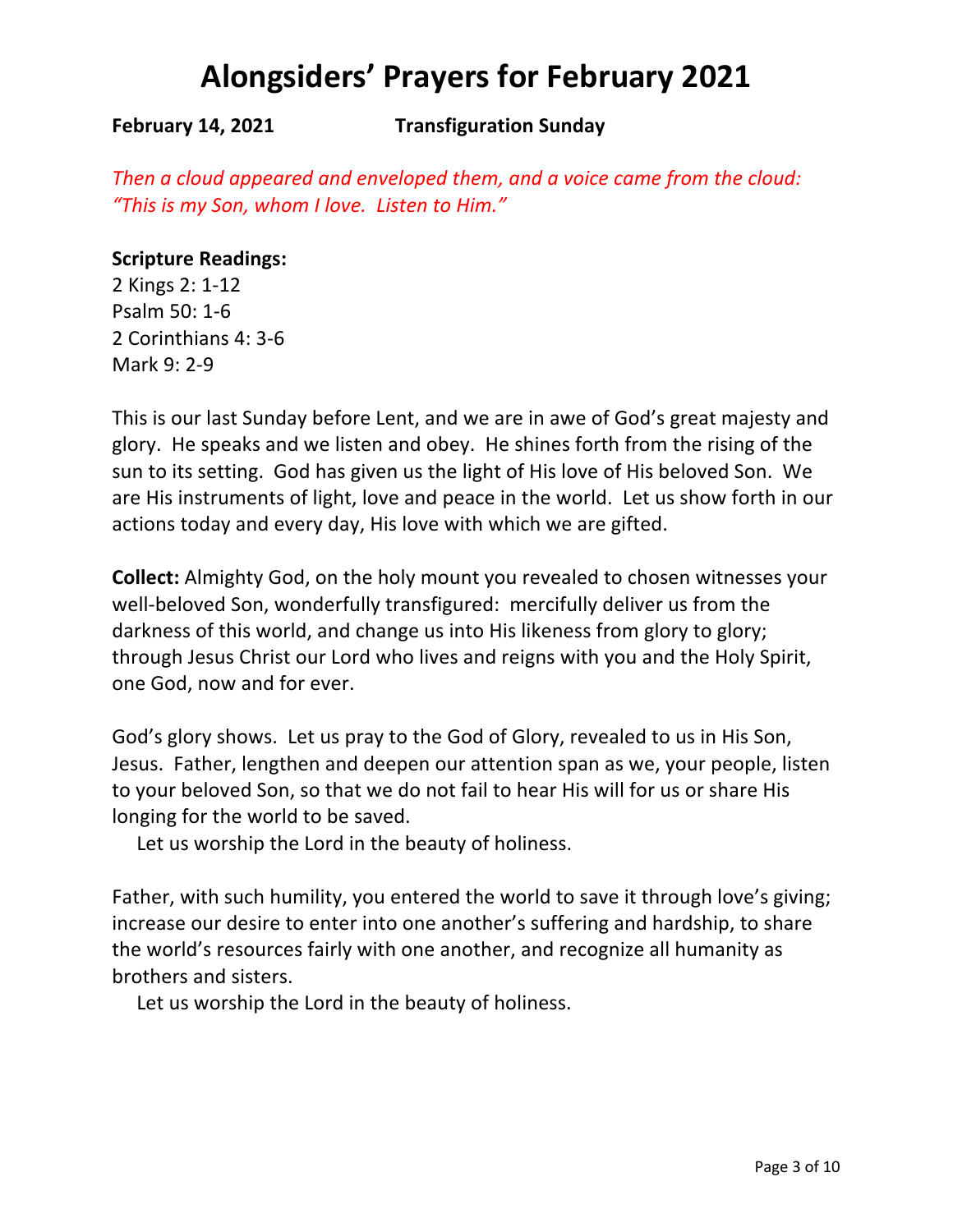Father, let us not take one another for granted, but wake each morning ready to notice the Christ in each person we see and speak to. Let us reverence your hidden presence in all creation.

Let us worship the Lord in the beauty of holiness.

Father, in our prayer we stand alongside all who are too weak to pray or too confused. May all who are suffering sense your love and comfort. May they be given strength to persevere and peace of mind and spirit.

Let us worship the Lord in the beauty of holiness.

Lord, we commend to your eternal presence those who have recently died, that they may rest in peace and rise in glory.

Let us worship the Lord in the beauty of holiness.

Father, we thank you for providing always the encouragement and inspiration we need for the work you would have us do. Give us the grace to trust your will for us and to walk forward boldly in your company. Merciful Father, accept these prayers for the sake of your Son, our Saviour Jesus Christ. Amen.

**The Lord's Prayer**

**The Grace**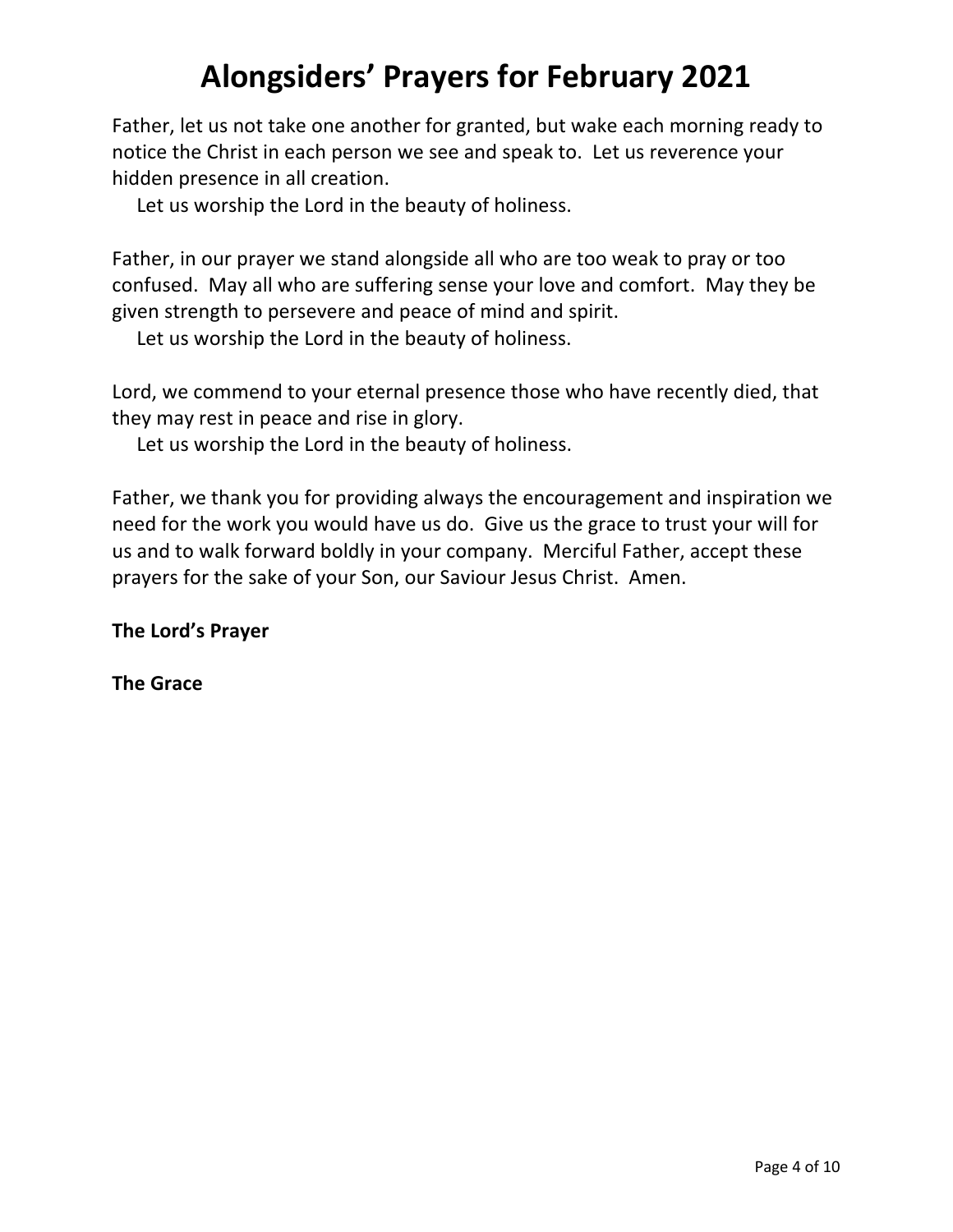## *Valentine's Day*

*The date of February 14 was known, at one time, as St. Hugs Day. However, it became more commonly known in the Anglican community as the Feast of St. Valentine. Historically, St. Valentine was a priest near Rome in about the year 270 A.D. It was during this time that there was a war on Christianity and those who were imprisoned for practicing Christianity, were normally executed, as was the case with St. Valentine. During his life, he ministered to help the Christians to escape this persecution, and to provide them the sacraments, such as marriage, which was outlawed by the Roman Empire at that time. The story of St. Valentine says that he would "remind them [Christians] of God's love and to encourage them to remain faithful Christians,". Saint Valentine is said to have cut hearts from parchment, giving them to the soldiers and persecuted Christians, a possible origin of the widespread use of hearts on Saint Valentine's Day. In today's world, we see it more as a day of buying cards, candies and presents. But to remind all of us the origins of this martyr, who died for his faith to God, the following is a Bible verse to help us mark this day, which has its origins in Christianity.*

**13** If I speak in the tongues<sup>[a]</sup> of men or of angels, but do not have love, I am only a *resounding gong or a clanging cymbal. <sup>2</sup> If I have the gift of prophecy and can fathom all mysteries and all knowledge, and if I have a faith that can move mountains, but do not have love, I am nothing. <sup>3</sup> If I give all I possess to the poor and give over my body to hardship that I may boast, [b] but do not have love, I gain nothing.*

*<sup>4</sup> Love is patient, love is kind. It does not envy, it does not boast, it is not proud. <sup>5</sup> It does not dishonor others, it is not self-seeking, it is not easily angered, it keeps no record of wrongs. <sup>6</sup> Love does not delight in evil but rejoices with the truth. <sup>7</sup> It always protects, always trusts, always hopes, always perseveres.*

*<sup>8</sup> Love never fails. But where there are prophecies, they will cease; where there are tongues, they will be stilled; where there is knowledge, it will pass away. <sup>9</sup> For we know in part and we prophesy in part, <sup>10</sup> but when completeness comes, what is in part disappears. <sup>11</sup> When I was a child, I talked like a child, I thought like a child, I reasoned like a child. When I became a man, I put the ways of childhood behind me. <sup>12</sup> For now we see only a reflection as in a mirror; then we shall see face to face. Now I know in part; then I shall know fully, even as I am fully known. And now these three remain: faith, hope and love. But the greatest of these is love*

## *1 Corinthian 13: 1-13*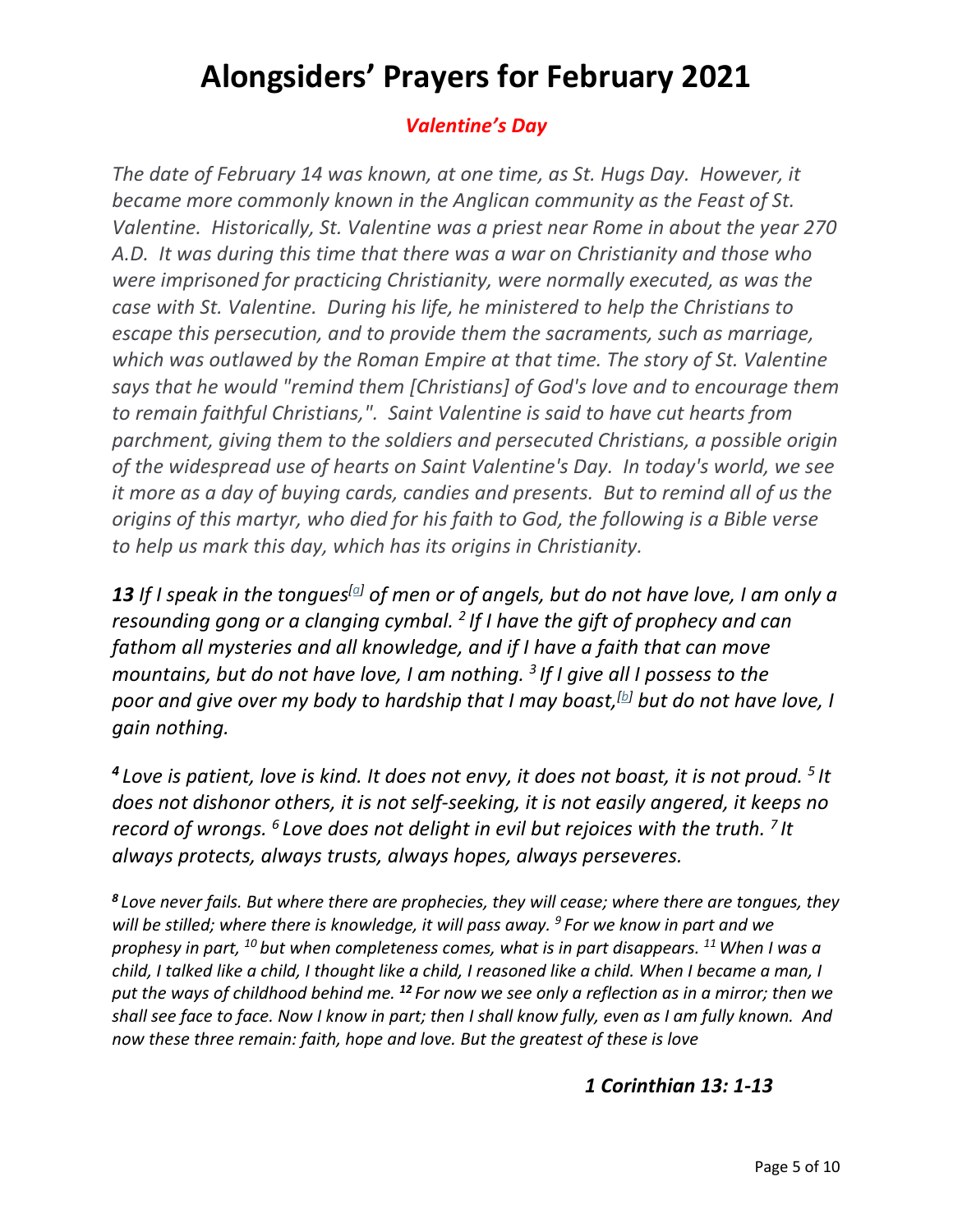**February 21, 2001 First Sunday in Lent**

*"The time has come," Jesus said, "the Kingdom of God is near. Repent and believe the good news!" Mark 1: 15*

### **Scripture Readings:**

Genesis 9: 8-17 Psalm 25: 1-9 1 Peter 3: 18-22 Mark 1: 9-15

In the first Sunday of Lent we are reminded of the rainbow promise of God, and how we can trust Him to show us the way.

Water can symbolize both death and life. As Jesus was being baptized in the Jordon by John, God sent a dove upon Jesus saying "this is my beloved Son." As we experience this Lent, may we be washed anew by the Spirit of the living God showing us the way, His way to eternal life.

**Collect:** Almighty God, whose Son fasted forty days in the wilderness, and was tempted as we are but did not sin, give us grace to discipline ourselves in submission to your Spirit, that as you know our weakness, so we may know your power to save; through Jesus Christ our Lord, who lives and reigns with you and the Holy Spirit, one God, now and for ever.

After His baptism Jesus is led by the Spirit into the wilderness before returning to proclaim God's Kingdom.

As we begin this season of Lent, let us move off into the desert to communicate with our God. Lord God, we come with all our muddled priorities and conflicting agendas to be made whole as the Body of Christ; to renounce evil so as to be equipped to announce the kingdom of peace.

With our God; all things are possible.

Lord, we come with the world's clamour ringing in our ears, with comfort zones beckoning us, but the pain of injustice refusing to be shut out. We come for the world's healing, and for an end to all lying and deceit.

With our God; all things are possible.

Lord God, we come with the demands of home, work, family and expectations warring in us for space and attention. We come on behalf of those too busy or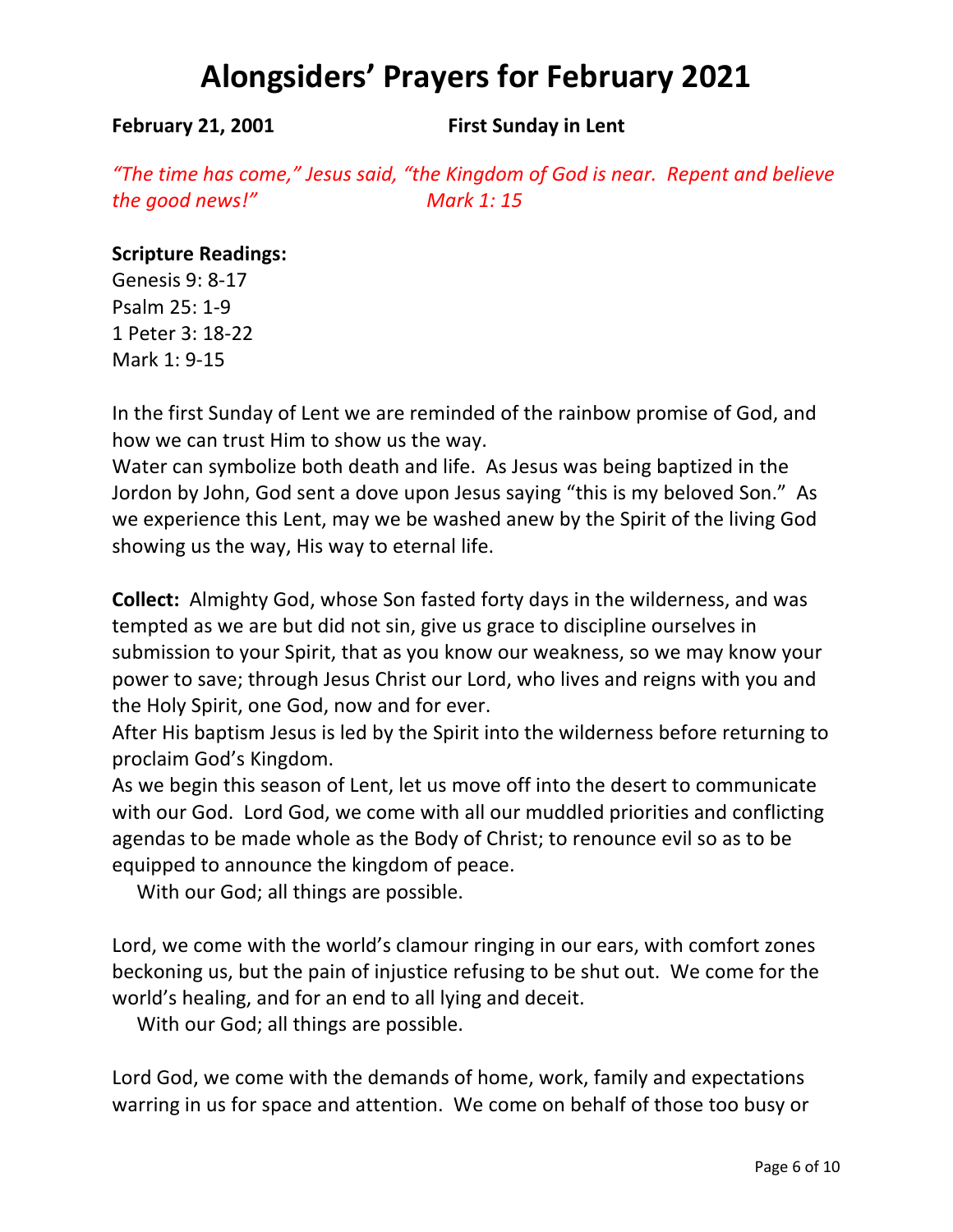too exhausted to pray, that our daily lives may be washed in your peace, ordered in holiness, and lit up with your joy.

With our God; all things are possible.

Lord God, we come with the needs and sorrows, pain and suffering of our brothers and sisters all over the world, who are aching physically, emotionally or spiritually. We come to ask your comfort and healing love.

With our God; all things are possible.

Lord God, we come to realign our lives in the context of your eternity, and commend to your love our own loved ones, who have passed through earthly death to the life which has no ending.

With our God; all things are possible.

Lord God, we come with thankfulness for the gift of life and for the call of holiness. Give us the grace to respond to your calling. Merciful Father, accept these prayers for the sake of your Son, our Saviour Jesus Christ. Amen

**The Lord's Prayer**

**The Grace**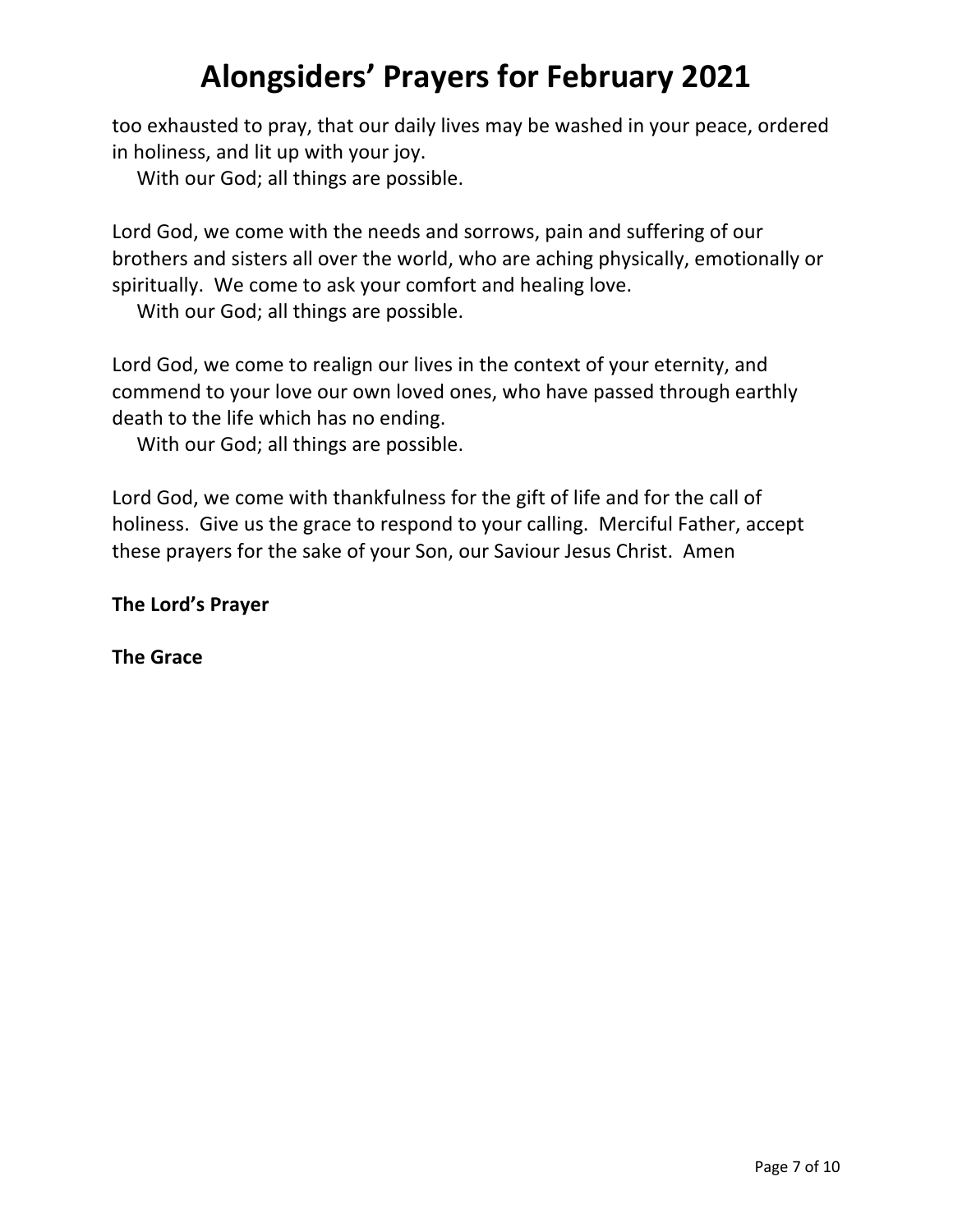**February 28, 2021 Second Sunday in Lent**

*Yet he (Abraham) did not waiver through unbelief regarding the promise of God, but was strengthened in his faith and gave glory to God, being fully persuaded that God had power to do what He had promised. Romans 4: 20-21*

### **Scripture Readings:**

Genesis 17: 1-7, 15-16 Psalm 22: 22-30 Romans 4: 13-25 Mark 8: 31-38

Nothing is impossible with God for He has dominion and power over us all. Believe and love the Lord with all your heart, mind and strength. Place your complete faith and trust in Him. Be right with God today and every day by the power of the Holy Spirit abiding in us all.

**Collect:** Almighty God, whose Son was revealed in majesty before He suffered death upon the cross, give us faith to perceive His glory, that being strengthened by His grace we may be changed into His likeness, from glory to glory; who lives and reigns with you and the Holy Spirit, one God, now and for ever.

A commitment of faith has far-reaching implications. Let us pray to our God in faith, knowing that He understands what is best for us.

Heavenly Father, give to all leaders and their advisors the courage to be honest, the will to be just, the greatness to be humble and the openness to learn.

You speak what is true; and the truth can set us free.

Heavenly Father, at the door of each home place your welcome; in the rooms of each home your love; in the eyes of each person your truth; and in all our companionship your own.

You speak what is true; and the truth can set us free.

Heavenly Father, give comfort and healing to those who are ill, peace to the anxious, and reassurance to the afraid. May we know your love for us through both the good and the agonizing times.

You speak what is true; and the truth can set us free.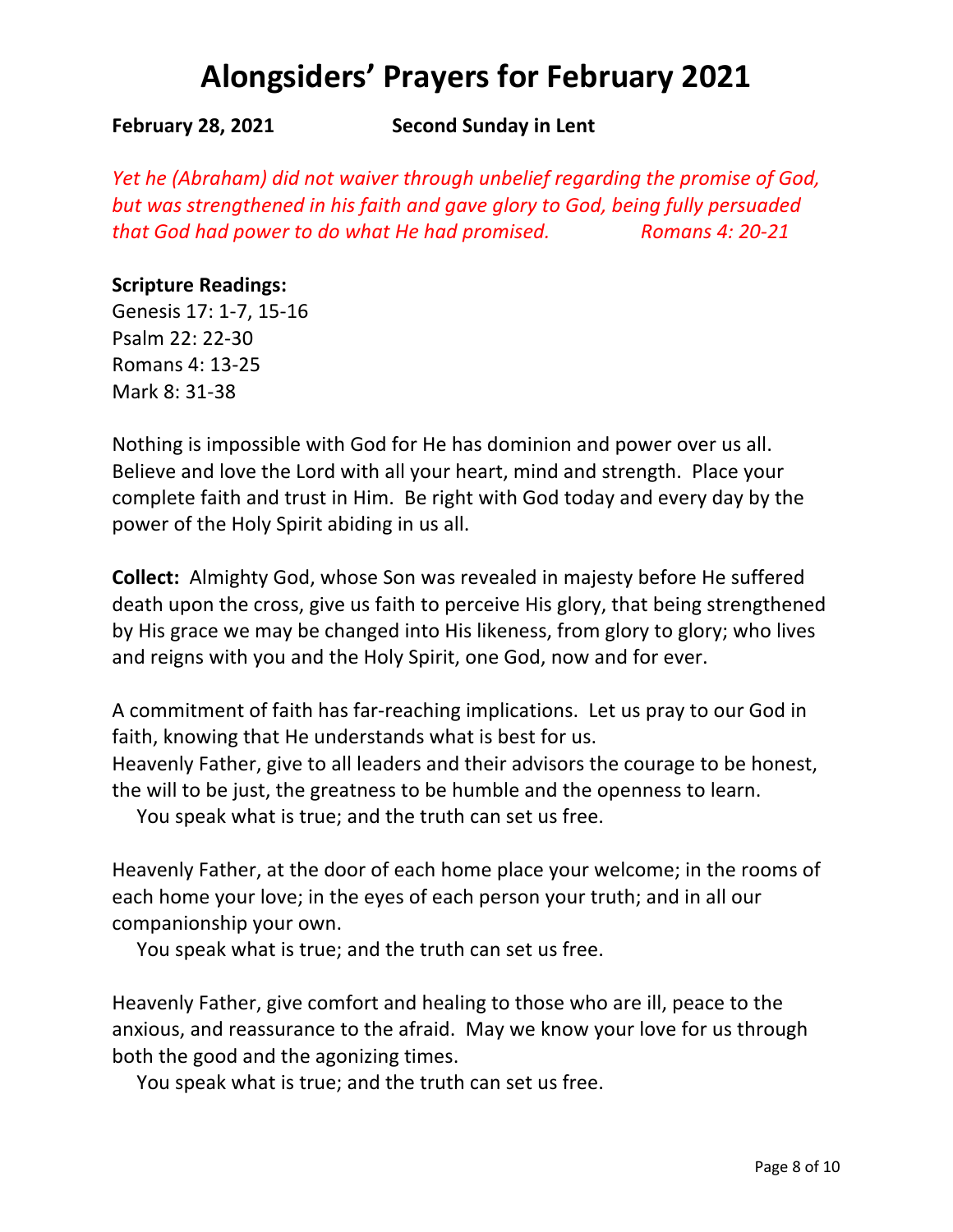Heavenly Father, may the dying be prepared to meet you, and the souls of those who have died in faith live for ever in the joy of your presence.

You speak what is true; and the truth can set us free.

Heavenly Father, give us thankful hearts to bless your name in sadness and in joy, knowing that you are always there beside us. Merciful Father, accept these prayers for the sake of your Son, our Saviour Jesus Christ. Amen.

### **The Lord's Prayer**

**The Grace**

## *How Deep the Father's Love for Us*

How deep the Father's love for us, How vast beyond all measure, That He should give His only Son To make a wretch His treasure. How great the pain of searing loss – The Father turns His face away, As wounds which mar the Chosen One Bring many sons to glory.

Behold the man upon a cross, My sin upon His shoulders; Ashamed, I hear my mocking voice Call out among the scoffers. It was my sin that held Him there Until it was accomplished; His dying breath has brought me life  $-$ I know that it is finished.